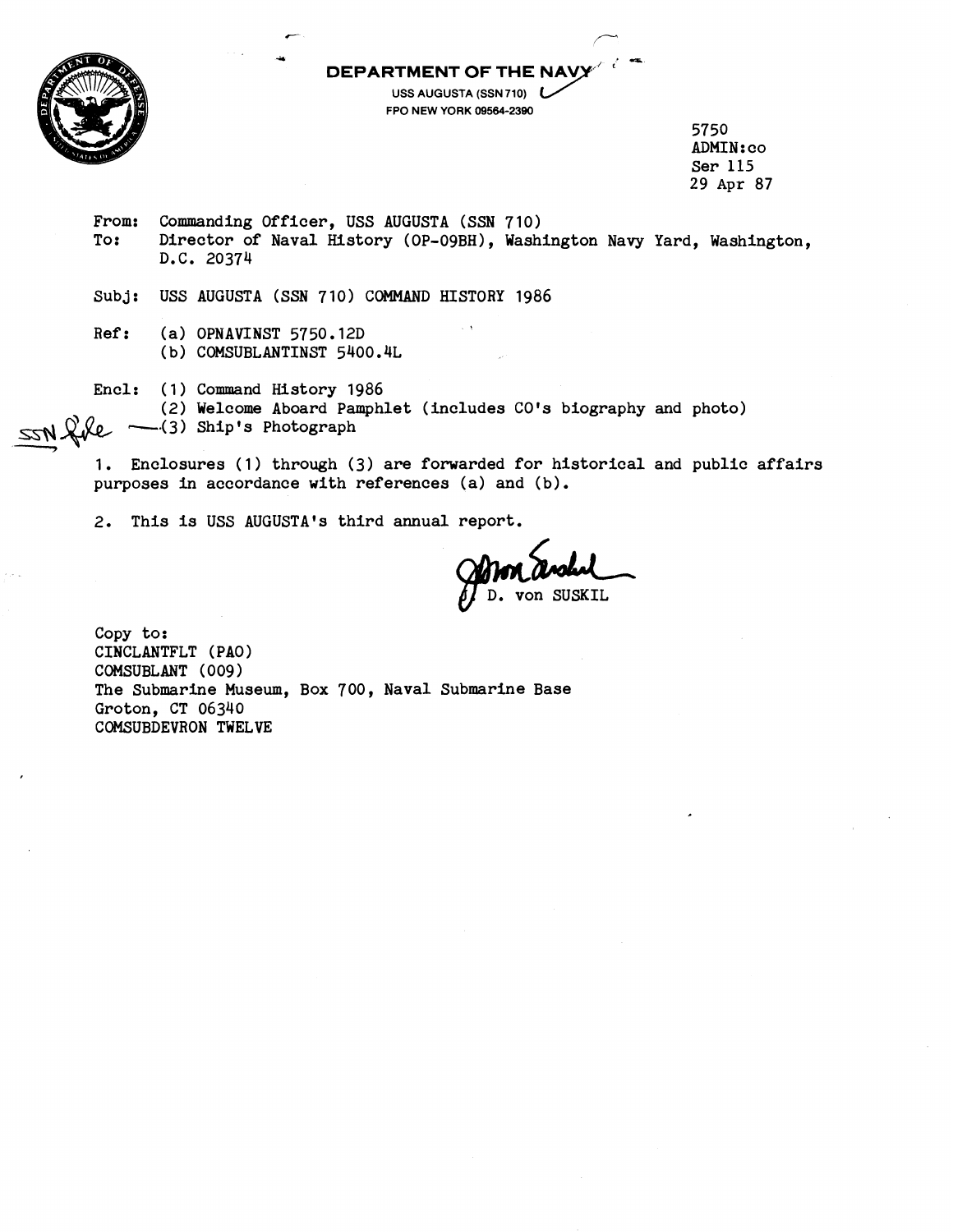## **USS AUGUSTA (SSN 710) 1986 COMAMD HISTORY**

## Command Composition and Organization.

USS AUGUSTA (SSN 710), the thirtieth 688 Class fast attack submarine, is one of the most advanced undersea vessels of its type in the world. Her mission: to hunt down and destroy enemy surface ships and submarines. She carries a crew of 15 officers and approximately 120 enlisted men, all highly qualified specialists in their fields. USS AUGUSTA, under the command of Commander James D. von SUSKIL, is attached to Submarine Development Squadron TWELVE, a unit of Submarine Group TWO, and is homeported in Groton, CT. Lieutenant Commander Gary R. WLEKLINSKI is the Executive Officer.

## Chronology:

| 1 <b>–</b> 26 Jan 86 | Post-Shakedown Availability at Electric Boat,<br>Groton CT; Sea Trials (21-24 Jan)                                                                                                                                                                  |
|----------------------|-----------------------------------------------------------------------------------------------------------------------------------------------------------------------------------------------------------------------------------------------------|
| 10-22 Feb 86         | Weapons System Acceptance Testing, Underwater Tracking<br>Range, St. Croix, U.S.V.I. (14-18 Feb)                                                                                                                                                    |
| $24 - 28$ Feb $86$   | HARPOON Cruise Missile Certification, Groton CT                                                                                                                                                                                                     |
| 4 Mar-4 Apr 86       | Wide Aperture Array TECHEVAL, Open Ocean and AUTEC<br>Andros Island, Bahamas (7-11, 27-29 Mar)                                                                                                                                                      |
| 12 May-17 Jun 86     | Acoustic Trials, Exuma Sound, Bahamas (15-24 May);<br>Wide Aperture Array OPEVAL, Open Ocean (30 May-<br>10 Jun); MK 48 Torpedo Proficiency Firing, TOMAHAWK<br>Cruise Missile Certification, AUTEC Andros Island,<br>Bahamas $(11-14 \text{ Jun})$ |
| $7 - 25$ Jul 86      | Modified FLEETEX (14-20 Jul); Midshipmen Orientation<br>Cruises                                                                                                                                                                                     |
| 28-29 Jul 86         | Nuclear Weapons Acceptance Inspection                                                                                                                                                                                                               |
| $22 - 26$ Sep 86     | Pre-Overseas Movement Certification                                                                                                                                                                                                                 |
| 1-27 Oct 86          | Independent Operations in the North Atlantic                                                                                                                                                                                                        |
| 31 Oct-13 Dec 86     | Restricted Availability at Electric Boat, Groton CT                                                                                                                                                                                                 |
| $15 - 22$ Dec 86     | Sea Trials; Independent Ship Exercise; Weapons Load,<br>Norfolk VA (18 Dec)                                                                                                                                                                         |
| 26-30 Dec 86         | Supply Management Inspection.                                                                                                                                                                                                                       |